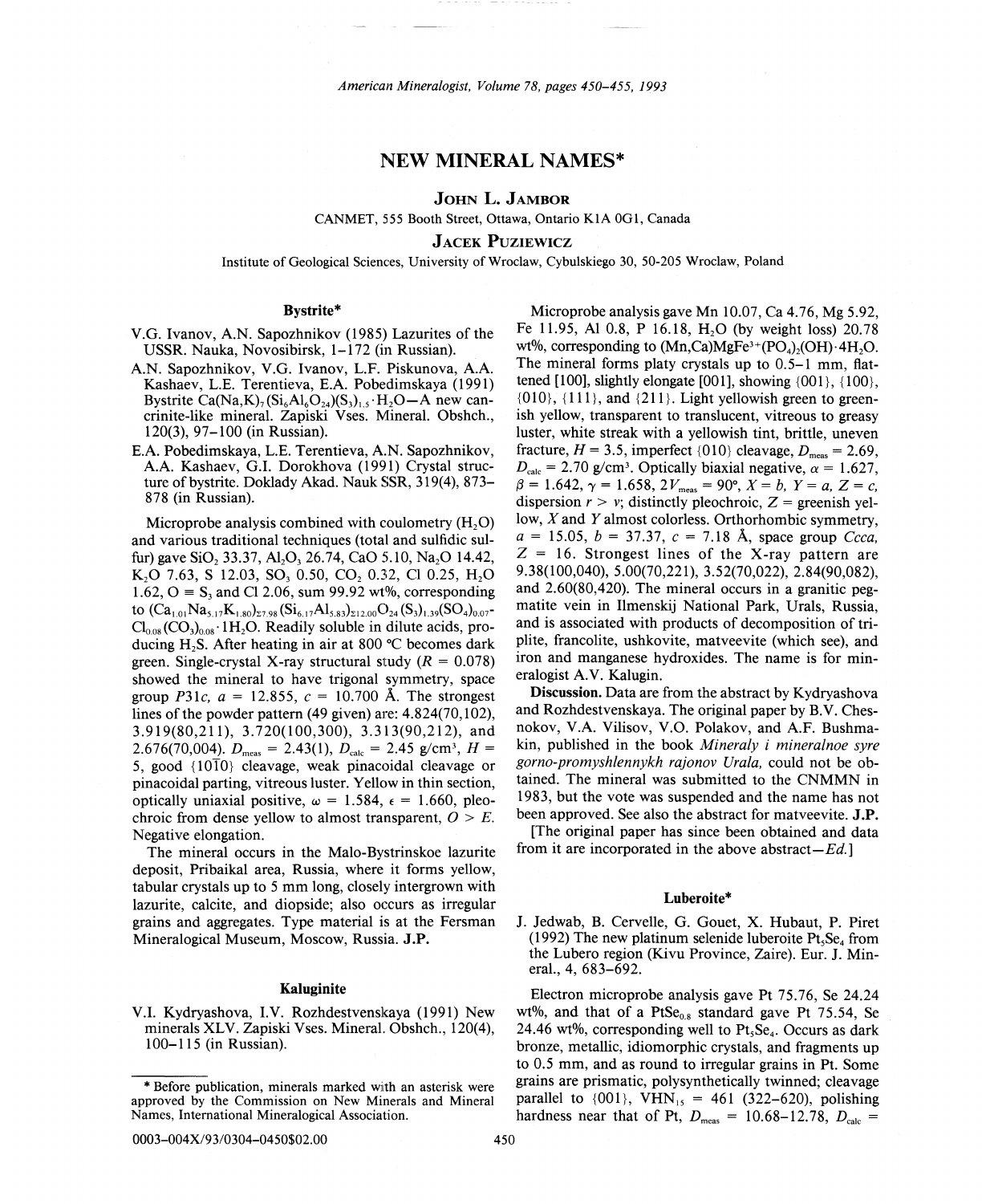13.02,  $D_{\text{meas}}$  (synthetic) = 13.02  $g/cm^3$ . In reflected light, white with a greenish yellow hue, weak pleochroism, strong bireflectance and anisotropism. Reflectance percentages are given in 10-nm steps in air and oil; values for  $R_{\text{max}}$  and  $R_{\text{min}}$  in air and in oil for the four standard wavelengths are, respectively, 470 48.6,42.6 (38.3,32.5); 546 53.0,46.7 (42.7, 36.8); 589 55.0,48.6 (44.5, 38.2); 650 58.0, 5 1.5 (47.4, 40.8); in air *x* = 0.3243, 0.3254, *y*  $= 0.3289, 0.3298, Y\% = 53.48, 47.14, \lambda_d = 579.1, 579.3,$  $P<sub>e</sub>$  = 7.23, 7.76. X-ray single-crystal study indicated monoclinic symmetry, space group  $P2<sub>1</sub>/c$ ,  $a = 6.584(5)$ ,  $b = 4.602(3), c = 11.10(1)$   $\text{\AA}$ ,  $\beta = 101.6(1)$ °,  $Z = 2$ . Strongest lines of the powder pattern (114.6-mm Debye-Scherrer, *CuKa* radiation) are 5.45(60,002), 3.27(60, $\overline{1}12$ ), 2.93(80,112), 2.78(60,113), 2.648(60B,210), 2.465-  $(60.113)$ , 1.875(100B,  $\overline{2}21$ ,  $\overline{3}04$ , 302), and 1.812(70,006). Known as a synthetic compound, for which the crystal structure has been determined.

The mineral was found in museum-preserved placer concentrates from the Lubero region, Kivu Province, Zaire. The main constituent of the concentrates is native Pt. The new name is for the locality. Type material is in the Institut royal des Sciences naturelles de Belgique, Brussels. J.L.J.

#### Matveevite

V.L Kydryashova, LV. Rozhdestvenskaya (1991) New minerals XLV. Zapiski Vses. Mineral. Obshch., 120(4), 100-115 (in Russian).

The average of two electron microprobe analyses gave MgO 3.51, MnO 8.06, P<sub>2</sub>O<sub>3</sub>, 29.37, Al<sub>2</sub>O<sub>3</sub>, 4.25, Fe<sub>2</sub>O<sub>3</sub> 9.21, TiO<sub>2</sub> 8.54, K<sub>2</sub>O 2.11, H<sub>2</sub>O (by difference) 34.95, sum 100 wt%, corresponding to  $(K,H,O)Ti(Mn,Mg)<sub>2</sub>$ - $(Fe^{3+}, Al)$ <sub>2</sub> $(PO_4)_4(OH)$ <sub>3</sub> $\cdot 15H$ <sub>2</sub>O. Isometric or thick platy crystals up to 0.1-0.2 mm are white to almost colorless, also yellowish, showing  $\{010\}$ ,  $\{100\}$ ,  $\{111\}$ . Transparent to translucent, white streak, luster vitreous, pearly on (010). Perfect {010} cleavage, brittle, uneven fracture, *H*  $= 2.5, D_{\text{meas}} = 2.32, D_{\text{calc}} = 2.40 \text{ g/cm}^3$ . Optically biaxia positive,  $\alpha = 1.574$ ,  $\beta = 1.580$ ,  $\gamma = 1.618$ ,  $2V_{\text{calc}} = 44^{\circ}$ ,  $X = \beta$ ,  $Y = \alpha$ ,  $Z = \gamma$ . Orthorhombic symmetry,  $a = 12.42$ ,  $b = 20.52$ ,  $c = 10.52$  Å, space group *Pnam* or *Pna*<sub>21</sub>. Strongest lines of the X-ray pattern are 10.40(90,020), 7.50(80,111), 6.23(100,200), 3.15(90,152,242), and 2.86( 40,062). The mineral occurs in a granitic pegmatite vein in Ilmenskij National Park, Urals, Russia, and is associated with products of decomposition of triplite, francolite, ushkovite, kaluginite, and iron and manganese hydroxides. The name is for mineralogist K.K. Matveev (1875-1954).

Discussion. Data are from the abstract by Kydryashova and Rozhdestvenskaya because the original paper by B.V. Chesnokov, V.A. Vilisov, V.O. Polakov, and A.F. Bushmakin, published in the book *Mineraly i mineralnoe syre gorno-promyshlennykh rajonov Urala,* could not be obtained. The proposed new mineral and name were submitted to the CNMMN in 1986 and were not approved. Possibly related to paulkerrite. J.P.

#### Olekminskite\*

A.A. Konev, E.L Vorobev, L.F. Piskunova, Z.F. Ushchapovskaya, G.A. Tichonova (1991) Olekminskite  $Sr(Sr, Ca, Ba)(CO<sub>3</sub>)<sub>2</sub> - A$  new mineral and the new isomorphous series olekminskite-paralstonite. Zapiski Vses. Mineral. Obshch., 120(3), 89-96 (in Russian).

Microprobe analyses  $(CO_2)$  calculated, five crystals analyzed, 17 analyses given) gave SrO 49.86, CaO 6.68, BaO 11.23, La<sub>2</sub>O<sub>3</sub> 0.21, Ce<sub>2</sub>O<sub>3</sub> 0.56, CO<sub>2</sub> 29.94, sum 98.48 wt%, corresponding to  $Sr_{1,414}Ca_{0,350}Ba_{0,215}La_{0,004}Ce_{0,010}$ - $(CO<sub>3</sub>)<sub>2</sub>$ . Small amounts of FeO (0.00–0.27), MnO (0.04– 0.19), and MgO  $(0.00-0.02 \text{ wt\%})$  were found. The mineral forms needlelike crystals, 0.005-0.010 mm thick, occurring in spherulitic aggregates 0.10-0.15 mm in radius. The crystals are round to hexagonal in cross section; their centers are enriched in Ca and Ba, and the rims in Sr. Transparent, brittle,  $H = 3$ , luster vitreous,  $D_{\text{meas}} = 3.70(2)$ ,  $D_{\text{calc}}$  = 3.650-3.682 *g/cm<sup>3</sup>*. In thin section, transparent, straight extinction, uniaxial negative,  $\omega = 1.670(2)$ ,  $\epsilon =$ 1.527(2), negative elongation. There exists a range of compositions between the new mineral and paralstonite. Hexagonal symmetry and space group *P321* were assumed by analogy with paralstonite. X-ray powder study gave  $a = 8.66(2)$ ,  $c = 6.08(2)$  Å; strongest lines (20 given) are 3.50(100), 2.49(90), 2.03(90), and 1.305(70, diffuse).

The mineral occurs in barytocalcite-quartz veins of 5-10 cm width that cut intrusive breccias accompanying the alkaline Kedrovyj massif, Aldan Shield, Siberia, Russia, located close to the Murunskij alkaline complex. Associated minerals are calcite, barite, and ankerite that replaced barytocalcite. The name is for the city Olekminsk, the administration center of the Murunskij alkaline complex. The repository for type material was not given. J.P.

#### Padmaite\*

Yu.S. Polekhovskij, A.V. Voloshin, LP. Tarasova, S.A. Nikitin, Ya.A. Pakhomovskij, Yu.P. Menshikov, Yu.L. Kretzer, T.L Kolytscheva (1991) Padmaite PdBiSe-A new selenide of palladium and bismuth from metasomatites of the southern Karelia. Zapiski Vses. Mineral. Obshch., 120(3), 85-88 (in Russian).

Microprobe analysis (30 given, nine samples analyzed) gave Pd 25.70, Pt 1.20, Bi 53.60, Ag 0.80, Au 0.00, Se 18.80, S 0.20, sum 100.30 wt%, corresponding to  $Pd_{0.96}Pt_{0.02}Bi_{1.02}Ag_{0.03}Se_{0.94}S_{0.02}$ , ideally PdBiSe. Occurs as isometric, irregular grains up to 0.2 mm in diameter, and as symplectic intergrowths with palladium sulfides up to 0.01-0.02 mm. Light yellow color, metallic luster,  $H =$ 3-4, microhardness  $260-272$  kg/mm<sup>2</sup> (20-g load), imperfect cleavage in two perpendicular directions, *Deale=* 9.86 g/cm<sup>3</sup> with  $Z = 4$ . Pinkish yellow in reflected light, isotropic, no internal reflection. Reflectance measure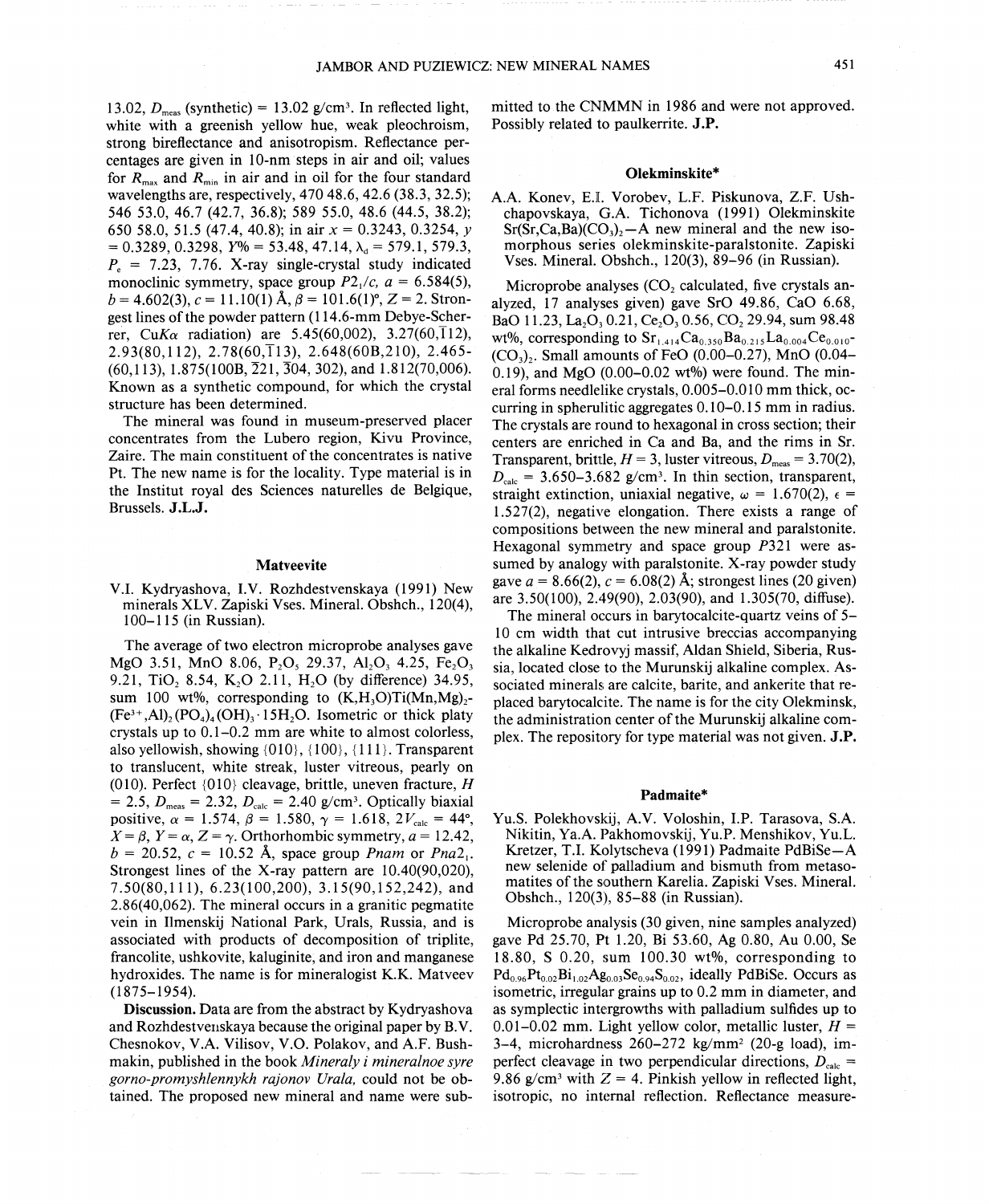ments (in air, 20-nm intervals from 400 to 700 nm, *°/0):* 46.5, 45.4, 44.9, 46.6, 47.5, 48.0, 48.0, 49.0, 48.6, 48.3, 47.7,46.8,46.8,46.0,45.4,45.3,45.6,45.6,48.7,51.4. X-ray powder study showed the mineral to be cubic, *a =*  $6.448(3)$  Å, space group (by analogy with synthetic PdBiSe) *P4.32* or *P4.32*. Strongest lines of the powder pattern (19) given) are 2.89(100,210), 2.63(90,211), 1.943(90,311), 1.724(50,321), and 1.376(40,332).

The mineral occurs in metasomatic rocks formed in shungite-bearing metashales of Lower Proterozoic age, Padma River, southern Karelia, Russia. Associated minerals are clausthalite, paraguanajuatite, bohdanowiczite, sobolevskite, froodite, hematite, native Bi and Au, roscoelite, chromium phengite, dolomite, and quartz. The new name is for the locality. Type material is at the Mining Museum of the Leningrad Mining Institute, Russia. J.P.

# Paranite-(Y)

F. Demartin, C.M. Gramaccioli, T. Pilati (1992) Structure of a new natural tungstate arsenate,  $[Ca, Y (AsO<sub>4</sub>)(WO<sub>4</sub>)$ , structurally related to scheelite. Acta Crystallogr., C48, 1357-1359.

The mineral occurs as creamy yellow crystals of elongate dipyramidal habit, to 3 mm, in a single specimen collected from the Alpe Devero-Ossola Valley area, on the Italian side of the Pizzo Cervandone region, Central Alps. Single-crystal X-ray structural study  $(R = 0.024)$ gave tetragonal symmetry, space group  $I4_1/a$ ,  $a = 5.135(1)$ ,  $c = 33.882(5)$  Å,  $D_{\text{calc}} = 5.975$  g/cm<sup>3</sup> with  $Z = 4$ . Cell parameters are similar to those of scheelite, but with  $c$ tripled in paranite- $(Y)$ . The mineral has a scheelite-type structure and consists of layers of composition  $YASO<sub>4</sub>$ and  $CaWO<sub>4</sub>$  stacked in an orderly manner along [001] in a molar ratio 1:2.

Discussion. The new name appears in a footnote stating that the mineral has been submitted to the IMA for approval. J.L.J.

#### Reppiaite\*

R. Basso, G. Lucchetti, L. Zefiro, A. Palenzona (1992) Reppiaite,  $Mn_5(OH)_4(VO_4)_2$ , a new mineral from Val Graveglia (Northern Apennines, Italy). Zeits. Kristallogr., 201, 223-234.

Electron microprobe analysis gave MnO 61.17, V<sub>2</sub>O<sub>5</sub> 25.79, As<sub>2</sub>O<sub>5</sub> 6.87, sum 93.83 wt% [H<sub>2</sub>O by difference, 16.17 wt%], corresponding to  $Mn_{5.01}(\text{OH})_{3.98}(V_{1.65}As_{0.35})$ - $O_{8.02}$ , ideally  $Mn_5(OH)_4(VO_4)$ . Occurs as aggregates of minute tabular crystals, flattened  ${100}$  and striated, up to 300  $\mu$ m in diameter and 50  $\mu$ m thick. Orange-red color, orange-yellow streak, vitreous luster, transparent, nonfluorescent, no cleavage,  $VHN_{15} = 90-110$  on (100) face,  $D_{\text{meas}} = 3.92$ ,  $D_{\text{calc}} = 3.91$  g/cm<sup>3</sup> with  $Z = 2$ . Optically biaxial negative, 2V large, with  $\alpha' = 1.803(2)$ ,  $\gamma' =$ 1.810(5), and weak pleochroism from light yellow-orange to deep orange as measured on the (100) face; medium dispersion. X-ray single-crystal refinement ( $R = 0.038$ ) indicated monoclinic symmetry, space group  $C2/m$ ,  $a =$ 9.604(2),  $b = 9.558(2)$ ,  $c = 5.393(1)$  Å,  $\beta = 98.45(1)$ <sup>o</sup> Strongest lines of the powder pattern *(FeKa* radiation, Gandolfi camera, calculated intensities) are 4.76(81,200),  $3.37(38,220), 3.00(34,310)(26,22\overline{1}), 2.680(100,13\overline{1}),$ 2.656(50,002), 2.155(50,331), 1.565(39,133), and 1. 5 1 O( 33, 5 3 1).

The mineral occurs in fractures in manganiferous cherts at the Gambatesa mine, Val Graveglia, eastern Liguria, Italy. The new name is after Reppia, a village near the mine. Type material is in the Mineralogy Section, Department of Earth Sciences, University of Genoa, Italy. J.L.J.

#### Simferite\*

O.V. Yakubovich, V.V. Bairakov, M.A. Simonov (1989) Crystal structure of simferite. Doklady Akad. Nauk SSSR, 307(5), 1119-1122 (in Russian).

The mineral occurs at the contact of REE-bearing pegmatite and phlogopitized tremolite rock as dark red aggregates up to 3 mm. Individual crystals are up to 0.1 mm in size and are commonly twinned. Optical properties and chemical composition vary:  $\alpha = 1.690 - 1.704$ ,  $\beta$  $= 1.702 - 1.716$ ,  $\gamma = 1.712 - 1.726$ .  $D_{meas} = 3.22 - 3.25$ ,  $D_{calc}$  $= 3.25$  g/cm<sup>3</sup> with  $Z = 4$ . X-ray data show the mineral to be orthorhombic,  $a = 4.7468(7)$ ,  $b = 10.101(2)$ ,  $c =$ 5.8992(7) A, space group *Pbnm* or *Pbn21.* The chemical formula is given as  $Li_{0.5}(Mg_{0.5}Fe_{0.03}^{3+}Mn_{0.2}^{3+})[PO_4]_3$ .

Discussion. An approved name, but an incomplete description. J.P.

#### Tinnunculite

B.V. Chesnokov, L.F. Bazhenova, E.P. Shcherbakova, T.A. Michal, T.N. Deriabina (1988) New minerals from the burned dumps of the Chelyabinsk coal basin. In Mineralogy, technogenesis, and mineral-resource complexes of the Urals, 5-31. Akad. Nauk SSSR-Ural Otdel. (in Russian).

Chemical analysis gave 33.20, C 30.70, N 29.00, H 3.24, K 2.25, Na 0.18, S 0.25, ash 1.24, sum 100.06 wt%, corresponding to  $C_{5,2}H_{6,4}N_{4,2}O_{4,2}$  (K, Na, S, and ash assumed to be admixed). Mass, paramagnetic resonance, and infrared spectrometric results suggest that the mineral is a product of dimer condensation of uric acid with low-temperature separation of a low-molecular part during oxidation; thus the formula is  $C_{10}H_1$ ,  $N_8O_8$ . In a closed tube yields H<sub>2</sub>O, later rich black and white deposits. X-ray and electron -diffraction studies showed the mineral to be orthorhombic,  $a = 15.08(1)$ ,  $b = 12.56(1)$ ,  $c = 34.64(10)$  $\rm \AA, Z = 18, D_{calc} = 1.695, D_{meas} = 1.73(1) \, \rm g/cm^3.$  Strongest lines of the X-ray pattern are 4.24(20,026), 3.77(10,400), 3.21 (100,420), 1.774(20,822), and 1.608(30,840). Strongest lines of the electron diffraction polycrystalline pat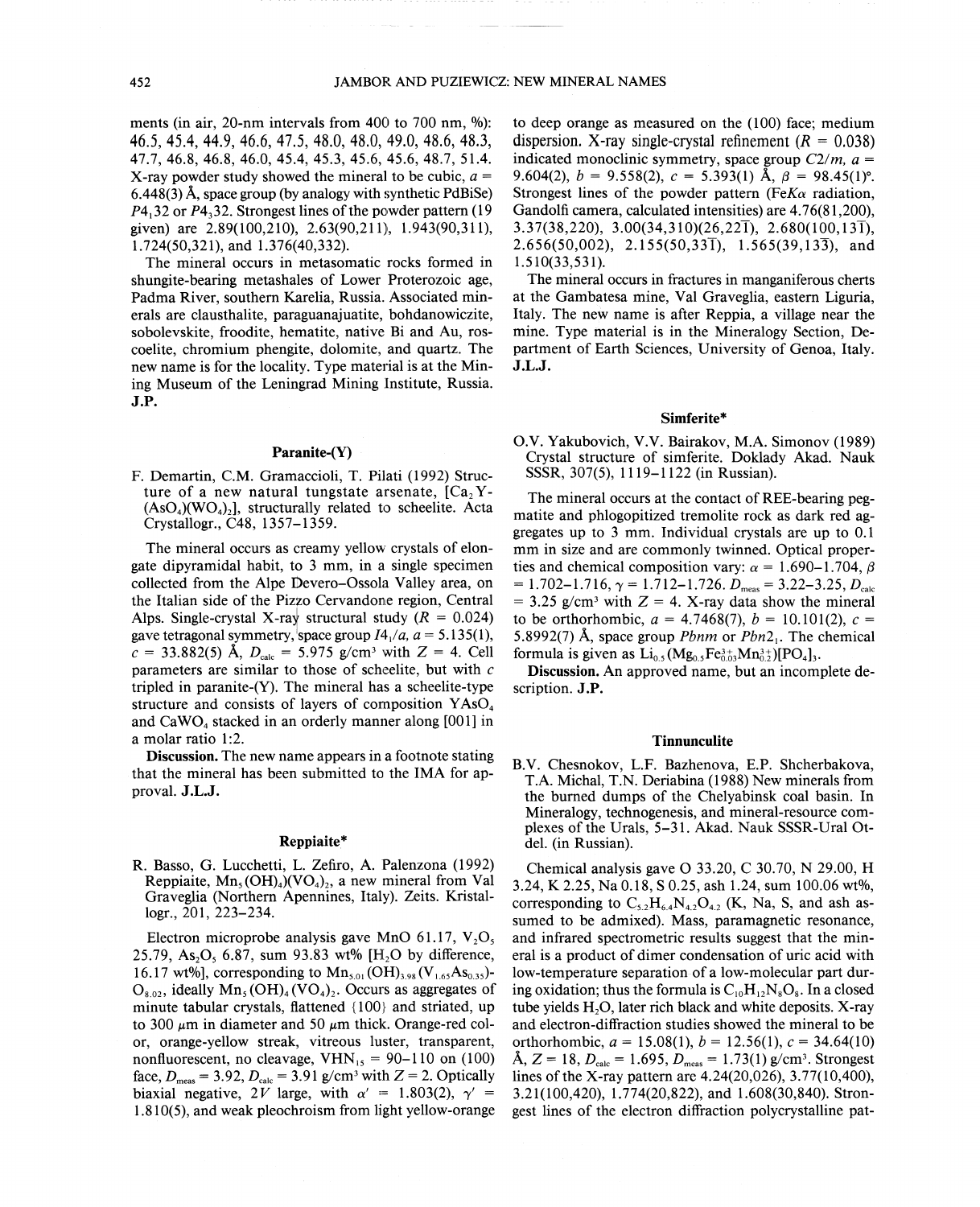tern are 5.00(40,024), 4.78(40,221), 3.22(100,420), and 3.14(80,040). Occurs as plates up to  $0.4 \times 3 \times 4$  cm that consist of very fine-grained particles shown by SEM to be platy crystals with a perfect cleavage parallel to the plates. Yellowish white color, yellowish white streak, dull luster, earthy to conchoidal fracture. Refractive index close to 1.523; *X* parallels the longer edge of the rectangular plates,  $Y$  parallels the shorter edge, and  $Z$  is perpendicular to the flattening and cleavage. Occurs in the burned dump in the Chelyabinsk coal basin, Russia. The name is for *Falco tinnunculus,* the Latin term for kestrel (a European falcon). The mineral formed as a product of hot gases from a burning coal dump reacting with excrement from *Falco tinnunculus.*

Discussion. The mineral and name were submitted to the CNMMN and were not approved. J.P.

# (Zn,Cu,Fe)S

Yunfen Lei, Yueying Lin, Dequan Zhang, Jing Yu (1991) An unnamed sulfide mineral—(Zn,Cu,Fe)S. Acta Mineralogica Sinica, 11(1), 78-82 (in Chinese, English abstract).

Ten electron microprobe analyses gave an average and (range) of Zn 54.29 (53.40-55.60), Fe 6.56 (6.17-6.86), Cu 6.46 (6.17-6.78), Pb 0.31 (0.02-0.66), Cd 0.20 (0.00- 0.38), Co 0.02 (0.00-0.04), S 32.32 (31.42-32.95), sum [100.16] (98.85–101.50) wt%, corresponding to  $(Zn_{0.84}$ - $Fe<sub>0.11</sub>Cu<sub>0.09</sub>)<sub>21.04</sub>$ S, ideally (Zn,Cu,Fe)S. Analysis of coexisting sphalerite gave Zn 57.23, Fe 8.78, Cu 0.05, Cd 0.311, Co 0.032, In 0.34, Mn 0.24, Bi 0.011, As <0.21, S 29.87, sum 97.10 [97.074] wt%, corresponding to  $(Zn_{0.93}$ - $Fe<sub>0.16</sub>$ <sub>21.09</sub>S. Color black, metallic luster, opaque, nonmagnetic,  $H = 165-214$  kg/mm<sup>2</sup> (Mohs 3.5-4), harder than sphalerite. In reflected light, gray with a slight bluish tint and slightly yellowish brown relative to sphalerite; weakly anisotropic with polarization colors from dark gray to gray with a weak bluish tint to brown. Reflectance percentages (SiC standard) gave *R'* 19.80 (405 nm), 19.65 (436),19.01 (480), 18.85 (526),18.23 (546),17.80 (589), 17.31 (644), and 16.10 (656); the dispersion curve is similar to that of sphalerite but is slightly higher (by  $\langle 2\% \rangle$ ;  $R_{vis}$  18.21,  $x = 0.3243$ ,  $y = 0.3273$ ,  $\lambda_d = 483$  nm,  $P_e =$ 0.035. The X-ray powder pattern (six lines listed, Cu radiation) was indexed on a cubic cell analogous to that of sphalerite to yield  $a = 5.4084(6)$  Å; diffraction lines are 3.1 080( 100,111), 1.9060(50,220), 1.628(30,311), 1.240 (20,331), 1.103(20,422), and 1.040(20,511). Backscattered electron X-ray images indicate that the elements, including Cu, are homogeneously distributed.

The mineral occurs sparingly and intermittently as aggregates of anhedral grains in interstices between chalcopyrite-sphalerite aggregates and along chalcopyritesphalerite grain boundaries that occur in veinlets 2-3 cm wide and of variable length. The veinlets are in a sphalerite-galena-chalcopyrite skarn orebody near Huang Gan Ling, Inner Mongolia.

Discussion. For comparison the authors give their X-ray

data for an Fe-bearing sphalerite (8.78 wt% Fe); diffraction lines at  $2.693(10,200)$  and  $1.5603(10,222)$  for sphalerite are not present in the Cu-rich phase, but the authors do not make an issue of this. Determination of the cell dimensions and symmetry by single-crystal X-ray study or another direct method is needed to prove that the mineral is new. J.L.J.

# $Fe<sub>2</sub>(OH)<sub>3</sub>Cl$

B. Saini-Eidukat, H. Kucha (1991) An iron chloride hydroxide from the Duluth Complex, Minnesota, with implications for metal mobility in hydrothermal systems. In Source, Transport and Deposition of Metals (M. Pagel, J.L. Leroy, eds.); A.A. Balkema Publishers, Brookfield, V'f, 127-130.

The mineral was found in partly serpentinized troctolites in several drill cores from the Duluth Complex, where it occurs as vein fillings up to 700  $\mu$ m long and 100  $\mu$ m wide. Megascopically visible on the surface of the drill core as a rusty red alteration thought to have formed by reaction with the atmosphere. Colorless in transmitted light, but increasingly yellow-reddish with oxidation; *n =*  $1.6-1.7$ , one distinct parting or cleavage, soluble in  $H<sub>2</sub>O$ or alcohol. Bireflectant in reflected light, showing bubbles formed by exposure to atmospheric moisture. Electron microprobe analyses of five samples gave Fe 49.05, Mn 1.77, Mg 2.54, Si 0.10, Al 0.01, CI 16.87, OR (by difference) 30.71, sum 100 wt%, corresponding to  $Fe<sub>0.879</sub>Mn<sub>0.012</sub>$ - $Mg_{0.015}Si_{0.004}Cl_{0.477}(OH)_{1.810}$ , possibly (Fe,Mg)<sub>2</sub>Cl<sub>2</sub>(OH)<sub>3</sub>.

Discussion. Corresponds to the unnamed mineral abstracted previously in *Am. Mineral.* 75, 712 (1990), and *Am. Mineral.* 77,672 (1992). J.L.J.

# $Mg[(UO<sub>2</sub>)(AsO<sub>4</sub>)]<sub>2</sub>·4H<sub>2</sub>O$

B. Bachet, C. Brassy, A. Cousson (1991) Structure of  $Mg[(UO<sub>2</sub>)(AsO<sub>4</sub>)]<sub>2</sub>·4H<sub>2</sub>O$ . Acta Crystallogr., C47, 2013-2015 (in French).

The mineral occurs as yellow plates, flattened [001], that appear as acicular groups in cavities in nickeline at the Talmessi Cu mine, Anarak, Iran. Single-crystal X -ray structural study  $(R = 0.063)$  gave monoclinic symmetry, space group  $C2/m$ ,  $a = 18.207(5)$ ,  $b = 7.062(3)$ ,  $c =$ 6.661(3)  $\rm \AA$ ,  $\beta = 99.65(5)$ °,  $Z = 2$ ,  $D_{\rm calc} = 3.60$  g/cm<sup>3</sup>

Discussion. No mention is made of the mineralogical relationships, but this may be the monoclinic polymorph of metanovacekite, which is tetragonal. J.L.J.

#### New Data

#### Ferrocarpholite

G. Ferraris, G. Ivaldi, B. Goffe (1992) Structural study of a magnesian ferrocarpholite: Are carpholites monoclinic? Neues Jahrb. Mineral. Mon., 337-347.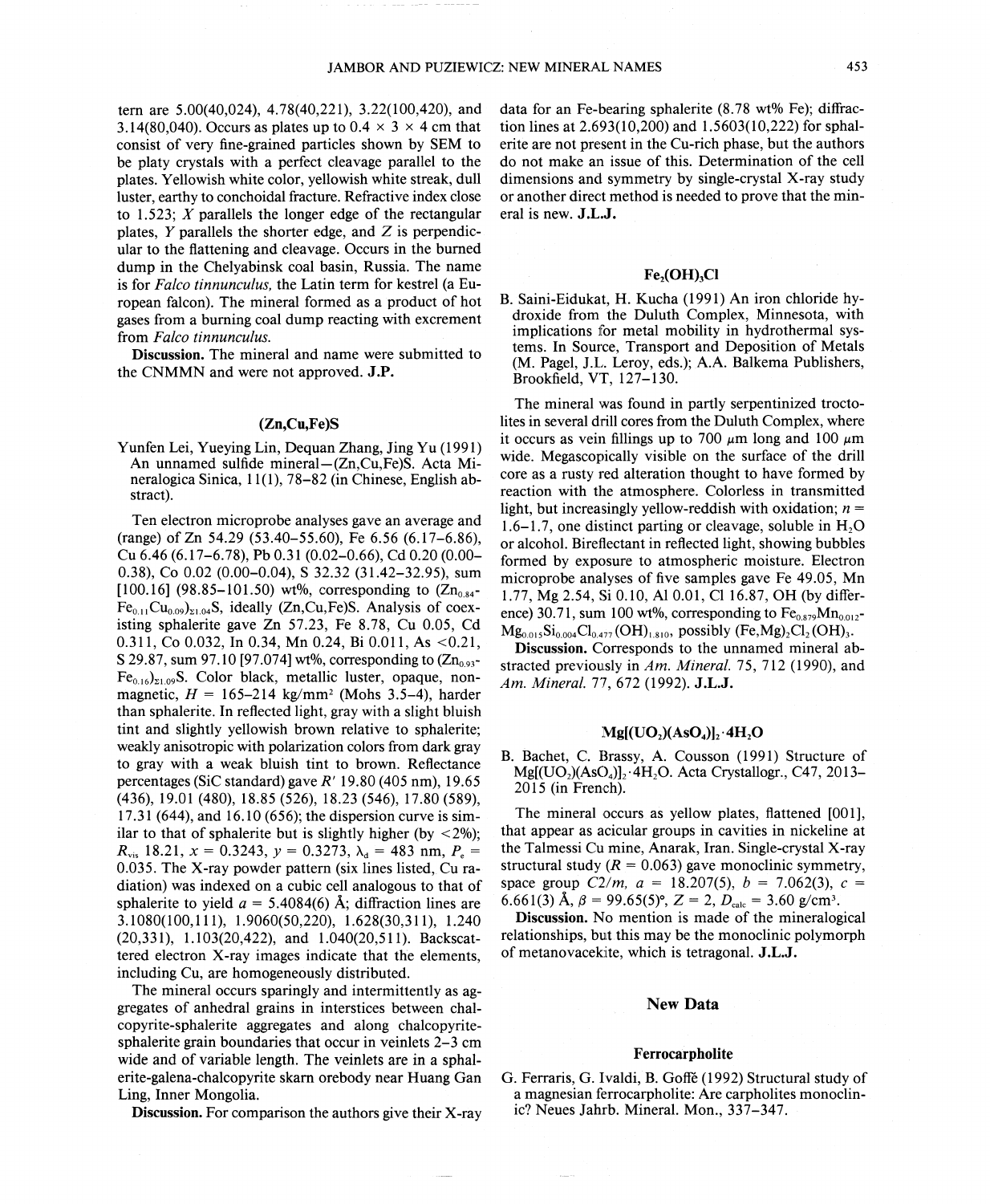Carpholite of composition  $(Fe_{0.76}Mg_{0.24})_2Al_4Si_4O_{12}(OH)_8$ was structurally refined  $(R = 0.025)$  by the single-crystal X-ray method:  $a = 13.797(9)$ ,  $b = 20.20(2)$ ,  $c = 5.116(5)$ Å, orthorhombic space group *Ccca*. A few weak reflections. violate the space group, the mineral has optically inclined extinction, and the Raman spectrum has three (rather than two) OH stretching bands, indicating that the true symmetry is monoclinic, probable space group  $P2/c$ or *Pc.* It is concluded that order-disorder involving H atoms, and cation or anion impurities in two large cavities in the structure can produce a lower symmetry, which is negligible for X-ray diffraction but is sufficient to alter optical and spectroscopic properties. J.L.J.

# Klyuchevskite

M.G. Gorskaya, S.K. Filatov, LV. Rozhdestvenskaya, L.P. Vergasova (1992) The crystal structure of klyuchevskite,  $K_3Cu_3(Fe, Al)O_2(SO_4)_4$ , a new mineral from Kamchatka volcanic sublimates. Mineral. Mag., 56, 411-416.

Electron microprobe redetermination of the composition of klyuchevskite (Abs., *Am. Mineral.* 75, 1210-1211, 1990) gave the formula  $K_{3,00}$  (Cu<sub>3.05</sub>Pb<sub>0.02</sub>)<sub>23.07</sub> (Fe<sub>0.17</sub>- $\text{Al}_{0.21}$ <sub>20.98</sub> $\text{O}_2(\text{S}_{3.98}\text{O}_{16})$ . Single-crystal X-ray structural study  $(R = 0.12)$  gave monoclinic symmetry, space group  $I2$ ,  $D_{\text{sub}} = 2.98$  g/cm<sup>3</sup>. The space group is newly specified, as is the presence of Al rather than Cu in the trivalent position. Klyuchevskite is structurally related to piypite. J.L.J.

## Komkovite

E.V. Sokolova, A. V. Araktscheeva, A.V. Voloshin (1991) Crystal structure of komkovite. Doklady Akad. Nauk SSSR, 320(6), 1384-1388 (in Russian).

Single-crystal X-ray structural refinement of komkovite showed its (new) space group to be *R32,* chemical formula BaZr[Si<sub>3</sub>O<sub>9</sub>]. 2.4H<sub>2</sub>O;  $D_{\text{calc}} = 3.31$  g/cm<sup>3</sup>, identical to the previously reported measured value *(Am. Mineral.* 77,207-208, 1992). J.P.

#### Laumontite

- A. Yamazaki, T. Shiraki, H. Nishido, R.. Otsuka (1991) Phase change of laumontite under relative humiditycontrolled conditions. Clay Science, 8, 79-86.
- T. Armbruster, T. Kohler (1992) Re- and dehydration of laumontite: A single-crystal study at 100 K. Neues Jahrb. Mineral. Mon., 385-397.

X-ray powder diffractometry of laumontite from Me.. nashidomari, Hokkaido, Japan, showed that the number of  $H<sub>2</sub>O$  molecules per formula unit changes from  $12H<sub>2</sub>O$ at 0-5% relative humidity, to  $14H<sub>2</sub>O$  at 10-70% relative humidity, to 16-18 H<sub>2</sub>O at 80-100% relative humidity. Calculated cell parameters at  $12H<sub>2</sub>O$  are  $a = 14.71(1)$ , *b*   $= 13.09(1)$ ,  $c = 7.46(1)$  Å,  $\beta = 112.1(1)$ °; at 14H<sub>2</sub>O  $a =$ 14.77(2),  $b = 13.09(2)$ ,  $c = 7.58(2)$ ,  $\beta = 112.0(1)$ <sup>o</sup>; at 16-18 H<sub>2</sub>O cell parameters vary from  $a = 14.85 - 14.90$ ,  $b =$ 13.19-13.19,  $c = 7.55 - 7.55$ ,  $\beta = 110.7 - 110.2^{\circ}$ . X-ray powder data are tabulated for the mineral at 0, 50, and 100% relative humidity.

The above H<sub>2</sub>O contents relate to a cell containing 48 O atoms, and for a cell with 12 O atoms  $(Z = 4)$  the corresponding  $H<sub>2</sub>O$  contents are 3.0, 3.5, and 4.0–4.5. X-ray single-crystal structural study by Armbruster and Kohler showed that fully hydrated laumontite has 4.5 H20 pfu. Structural refinements for a sample in which content was varied from 4.3, 3.6, 2.9, and 2.7  $H<sub>2</sub>O$  showed a decrease in cell volume and an increase in  $\beta$  angle. Dehydration occurs initially with the release of H<sub>2</sub>O linked only by H bonds to the tetrahedral framework and to additional  $H<sub>2</sub>O$ ; subsequently, small amounts of Cabonded H<sub>2</sub>O are also expelled. At the intermediate stage  $(3.6 H<sub>2</sub>O)$  the structure has partly occupied H<sub>2</sub>O sites proposed to be related to long-range ordering of  $H<sub>2</sub>O$ . J.L.J.

# Russellite

K.S. Knight (1992) The crystal structure of russellite: A re-determination using neutron powder diffraction of synthetic  $Bi_2WO_6$ . Mineral Mag., 56, 399-409.

Neutron powder diffraction and Rietveld refinement of synthetic  $Bi<sub>2</sub>WO<sub>6</sub>$ , corresponding to the mineral russellite, indicate orthorhombic symmetry, space group *Pca21,*  $a = 5.43726(2), b = 16.430185(5), c = 5.45842(20)$  Å,  $D_{\text{calc}}$  = 9.50 g/cm<sup>3</sup>. Strongest lines of the X-ray powder pattern (diffractometer,  $CuK\alpha$  radiation) are 3.151-(100,131), 2.738(29,060), 2.729(22,002), 2.719(22,200), 1.926(19,202), 1.650(20,191), 1.646(21,133), and 1.575(21,262). Russellite is isostructural with koechlinite,  $Bi_2MoO_6$ . The symmetry, cell parameters, and space group of russellite are new. J.L.J.

#### Discredited Mineral

#### Katayamalite, Baratovite

W.H. Baur, D. Kassner (1992) Katayamalite and baratovite are structurally identical. Eur. J. Mineral., 4, 839-  $841.$ 

Baratovite, named in 1975, has been described as monoclinic, space group  $C2/c$ , composition KLi<sub>3</sub>Ca<sub>7</sub>- $(Ti,Zr)_{2} (Si_{6}O_{18})_{2}F_{2}$ . Katayamalite, named in 1983, was described as triclinic, composition  $(K_{0.89}Na_{0.11})Li_3Ca_7$ - $(Ti_{1.95}Fe_{0.05})(Si_6O_{18})_2(OH_{1.76}Fe_{0.24})$ . The centrosymmetrical triclinic cell for katayamalite,  $a = 9.721$ ,  $b = 16.923$ ,  $c =$ 19.942 A,  $\alpha = 91.43$ ,  $\beta = 104.15$ ,  $\gamma = 89.84$ °, can be transposed to a monoclinic  $C2/c$  cell to yield  $a = 16.923$ , *b* = 9.721,  $c = 20.909$  Å,  $\alpha = 89.98$ ,  $\beta = 112.40$ ,  $\gamma =$ 89.94 $\degree$ , in good agreement with the cell for baratovite: a